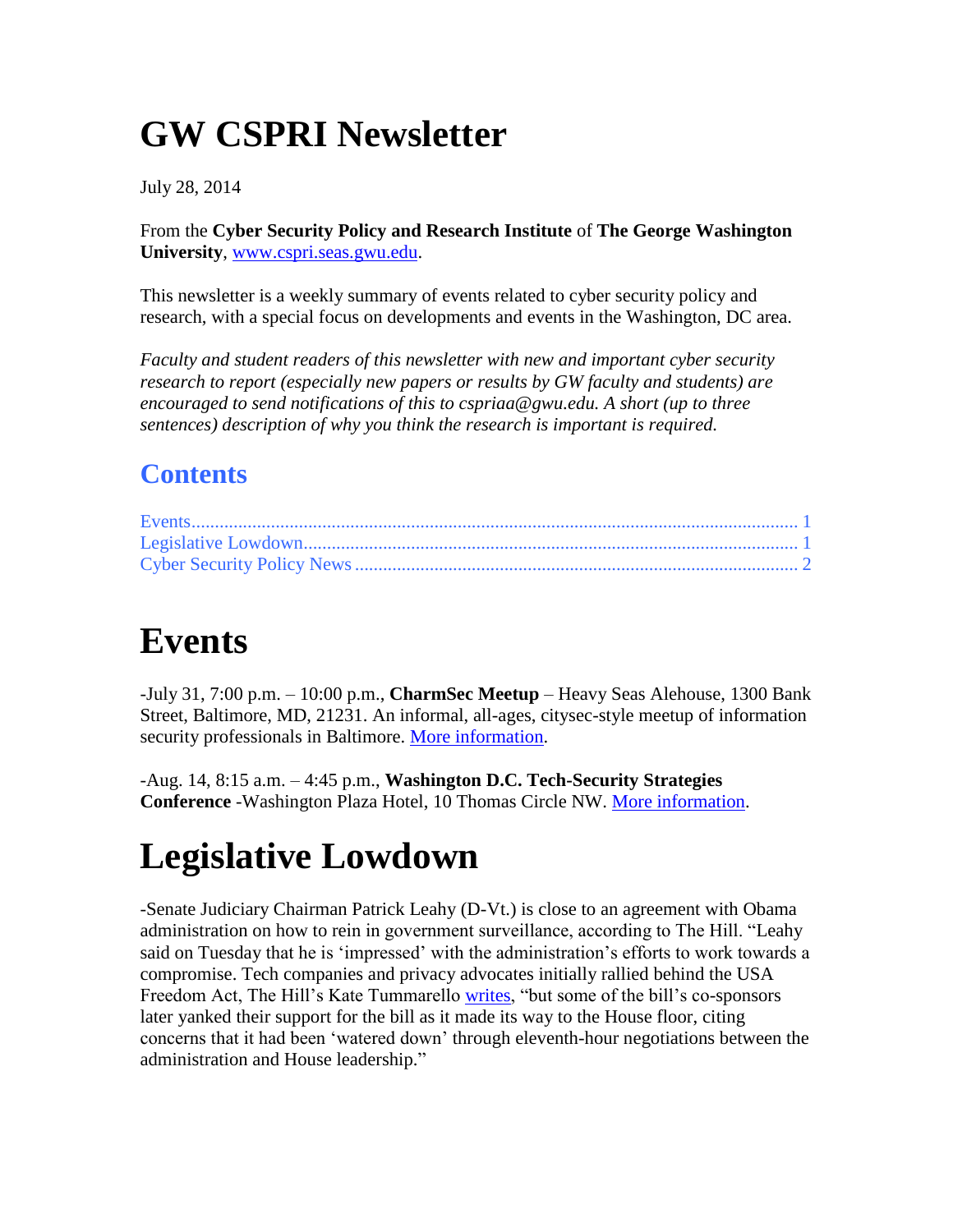-The New York Times today ran an editorial that highly praises the surveillance reform bill as "a significant improvement over the [halfhearted measure passed by the House](http://www.nytimes.com/2014/05/23/us/politics/house-votes-to-limit-nsas-collection-of-phone-data.html) in May." The Times' story breaks down what's in the bill and why its passage would be a good thing. To wit: "One of the best parts of the bill is a set of changes to the operation of the secretive Foreign Intelligence Surveillance Court, which is often asked to approve the government's intelligence actions. Currently the judges on the court hear the government's case without hearing an opposing side. Mr. Leahy's bill would create a panel of advocates to argue before the court in support of privacy rights and civil liberties, and would require the court to issue public summaries of its decisions that specifically detail the impact on those rights." Read more [here.](http://www.nytimes.com/2014/07/28/opinion/a-stronger-bill-to-limit-surveillance.html?hp&action=click&pgtype=Homepage&module=c-column-top-span-region®ion=c-column-top-span-region&WT.nav=c-column-top-span-region&_r=1&assetType=opinion)

-The House of Representatives is slated to consider several cybersecurity bills on Monday, including [the National Cybersecurity and Critical Infrastructure Protection Act;](http://thomas.loc.gov/cgi-bin/bdquery/z?d113:hr.03696:) the [Critical Infrastructure Research and Development Act;](http://thomas.loc.gov/cgi-bin/bdquery/z?d113:hr.02952:) the [Homeland Security](http://thomas.loc.gov/cgi-bin/bdquery/z?d113:h.r.3107:)  [Cybersecurity Boots-on-the-Ground Act;](http://thomas.loc.gov/cgi-bin/bdquery/z?d113:h.r.3107:) and the [Safe and Secure Federal Websites Act](http://thomas.loc.gov/cgi-bin/query/z?c113:H.R.+3635:)  [of 2013.](http://thomas.loc.gov/cgi-bin/query/z?c113:H.R.+3635:)

### <span id="page-1-0"></span>**Cyber Security Policy News**

-The Washington Post last week delved into how and why the National Security Agency tends to keep its custom malicious software tools and other spy toys to itself and away from law enforcement agencies. "The prospect that classified capabilities could be revealed in a criminal case has meant that the most sophisticated surveillance technologies are not always available to law enforcement because they are classified," [writes](http://www.washingtonpost.com/blogs/the-switch/wp/2014/07/25/how-the-nsa-keeps-its-toys-from-law-enforcement/?hpid=z15) The Post's Ellen Nakashima. "And sometimes it's not just the tool that is classified, but the existence itself of the capability — the idea that a certain type of communication can be wiretapped — that is secret."

-A newly disclosed government rulebook reveals just how easy it is to get placed on a terrorist watch list—and how difficult it can be to get taken off, according to The [National Journal.](http://www.nationaljournal.com/tech/why-the-nsa-keeps-tracking-people-even-after-they-re-dead-20140723) "So broad are their criteria that an individual is able to be placed onto a watch list—and kept there—even if he or she is acquitted of a terrorism-related crime. Additionally, the guidelines note that a deceased person's name may stay on the list because such an identity could be used as an alias by a suspected terrorist," The NJ's Dustin Volz writes. "The rationale for adding someone to a watch list has gone from broad and opaque under the Bush administration to even more expansive under the Obama administration."

-Wired.com's Kim Zetter [writes](http://www.wired.com/2014/07/dark-mail-hides-metadata-from-nsa/) about a new technology startup called Dark Mail that plans make it easier to hide your metadata from the NSA. "Metadata is the pernicious transaction data involving the 'To', 'From' and subject fields of email that the NSA finds so valuable for tracking communications and drawing connections between people. Generally, even when email is encrypted, metadata is not. Dark Mail ambitiously aims to